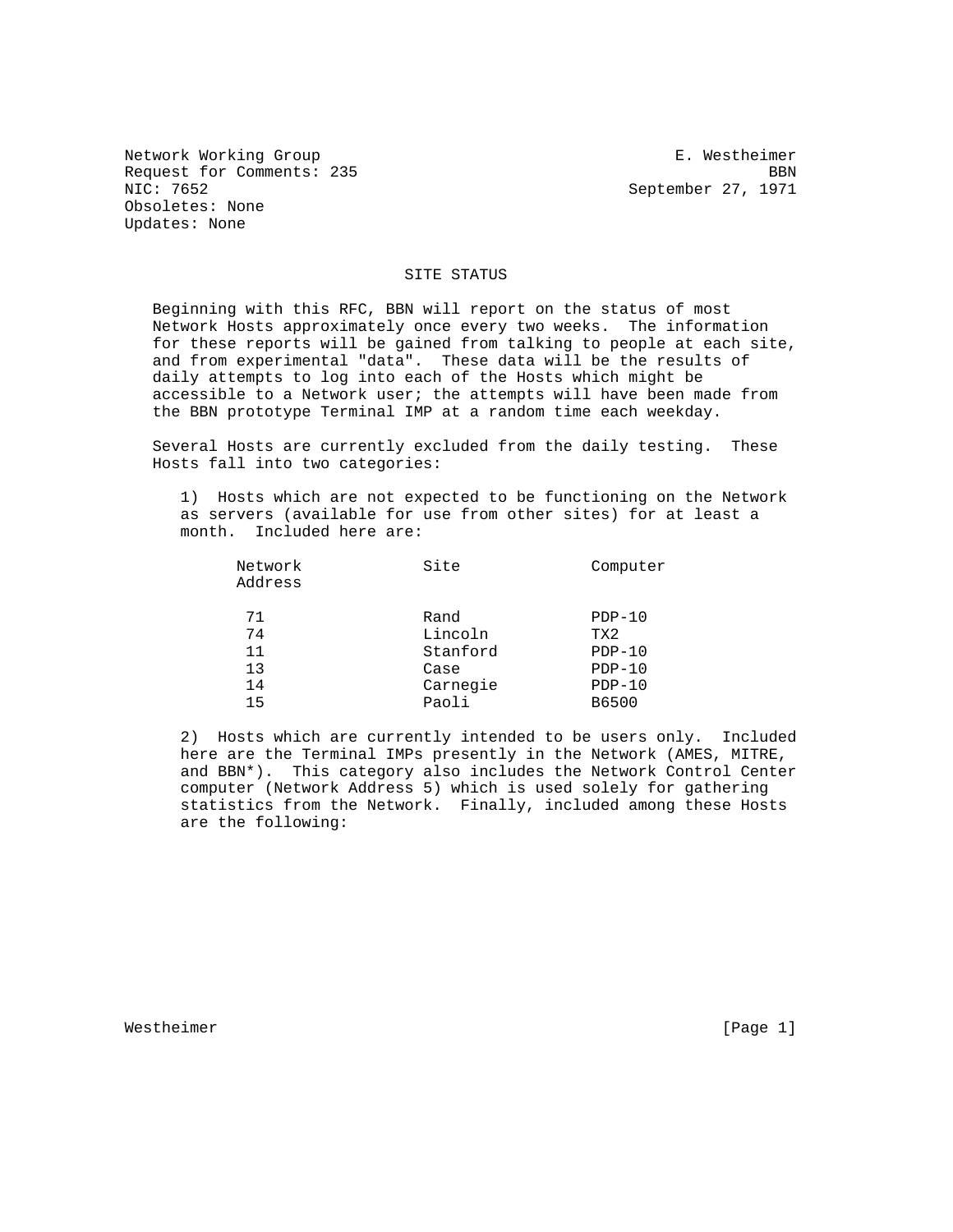| Network<br>Address |    | Site     | Computer |
|--------------------|----|----------|----------|
|                    |    | Rand     | IBM-360  |
|                    | 73 | Harvard  | $PDP-1$  |
|                    | 1つ | Illinois | $PDP-11$ |

 The tables on the next two pages condense the information on Host status for September 13 through September 24.

\* The BBN Terminal IMP (Network Address 158) is a prototype, and as such is frequently not connected to the Network, but being used to refine and debug the Terminal IMP programs.

WE/jm

\_\_\_\_\_\_\_\_\_\_\_\_\_\_\_\_

Westheimer [Page 2]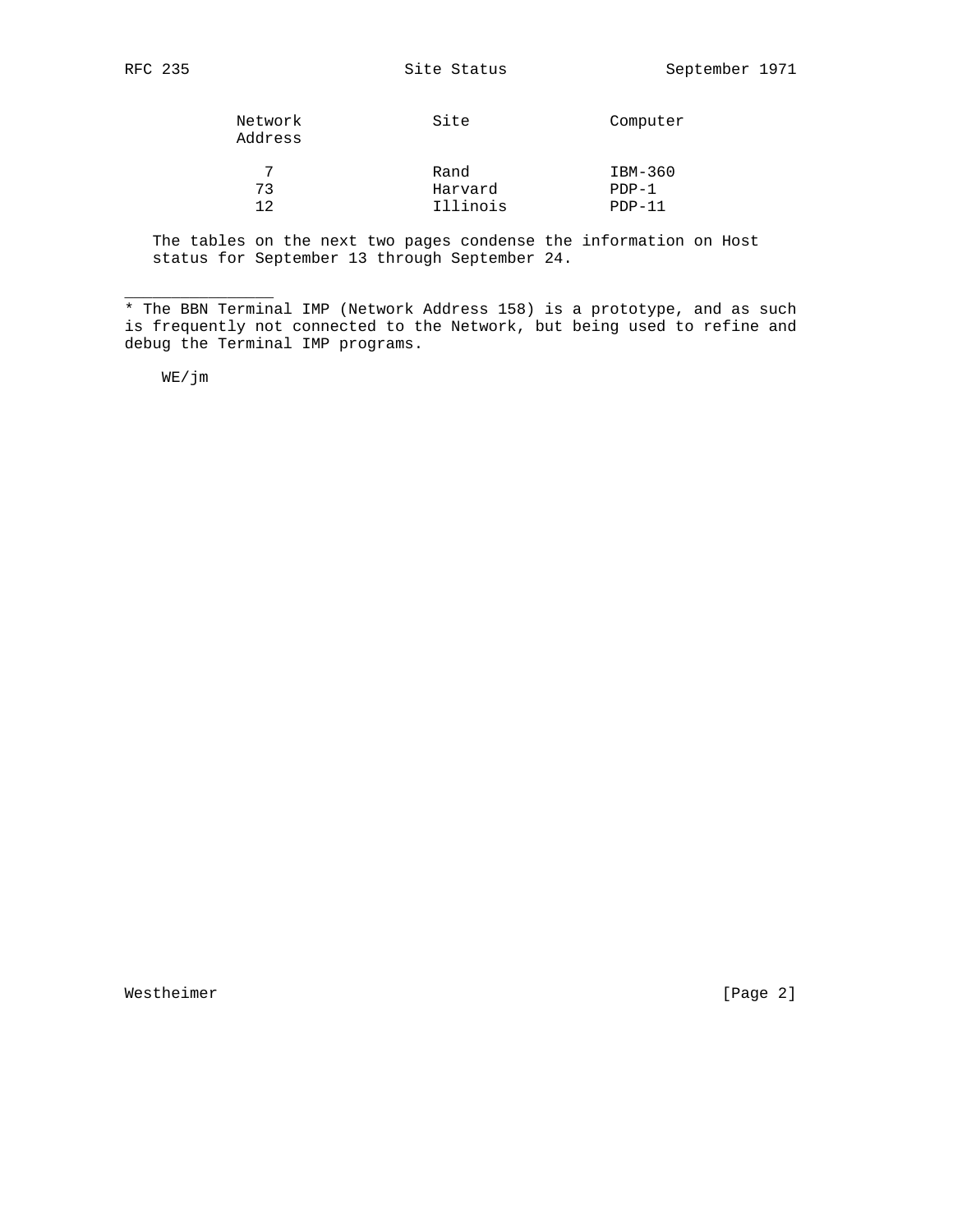| <b>NETWORK</b><br>ADDRESS | SITE         | COMPUTER        | STATUS OR PREDICTION    | CONTRACT       |
|---------------------------|--------------|-----------------|-------------------------|----------------|
| $\mathbf{1}$              | UCLA         | SIGMA-7         | Server                  | John Postel    |
| 65<br>UCLA                |              | IBM-360         | Remote Job Service now, |                |
|                           |              |                 | Time-sharing in January | Steve Wolf     |
| $\overline{2}$            | SRI(NIC)     | $PDP-10$        | October11               | John Melvin    |
| 66                        | SRI(AI)      | $PDP-10$        | November                | Len Chaiten    |
| 3                         | <b>UCSB</b>  | IBM-360         | Server                  | Jim White      |
| $\overline{4}$            | UTAH         | $PDP-10$        | soon                    | Barry Wessler  |
| 5                         | BBN          | DDP-516         | <b>NCC</b>              | Alex McKenzie  |
| 69                        | BBN          | $PDP-10$        | Server                  | Dan Murphy     |
| 6                         | MIT(Multics) | $H - 465$       | Soon                    | Mike Padlipsky |
| 70                        | MIT(DM)      | $PDP-10$        | Server                  | Bob Bressler   |
| 7                         | RAND         | IBM-360         | User only               | Eric Harslem   |
| 71                        | RAND         | $PDP-10$        | January                 | Eric Harslem   |
| 8                         | <b>SDC</b>   | IBM-360         | October 11              | Bob Long       |
| 9                         | HARVARD      | $PDP-10$        | Soon                    | Bob Sundberg   |
| 73                        | HARVARD      | $PDP-1$         | User only               | Bob Sundberg   |
| 10                        | LINCOLN      | IBM-360         | Soon                    | Joel Winnet    |
| 74                        | LINCOLN      | TX <sub>2</sub> | Uncertain               | Tom Barklow    |
| 11                        | STANFORD     | $PDP-10$        | November                | Andy Moorer    |
| 12                        | ILLINOIS     | $PDP-11$        | User only               | John Cravits   |
| 13                        | CASE         | $PDP-10$        | December 15             | Charles Rose   |
| 14                        | CARNEGIE     | $PDP-10$        | January                 | Hal Van Zoeren |
| 15                        | PAOLI        | B6500           | Uncertain               | John Cravits   |
| 16                        | AMES         | $DDP-316$       | Terminal IMP            | Does not apply |
| 17                        | MITRE        | $DDP-316$       | Terminal IMP            | Does not apply |
| 30                        | <b>BBN</b>   | $DDP-316$       | Terminal IMP(Prototype) | Does not apply |

Westheimer [Page 3]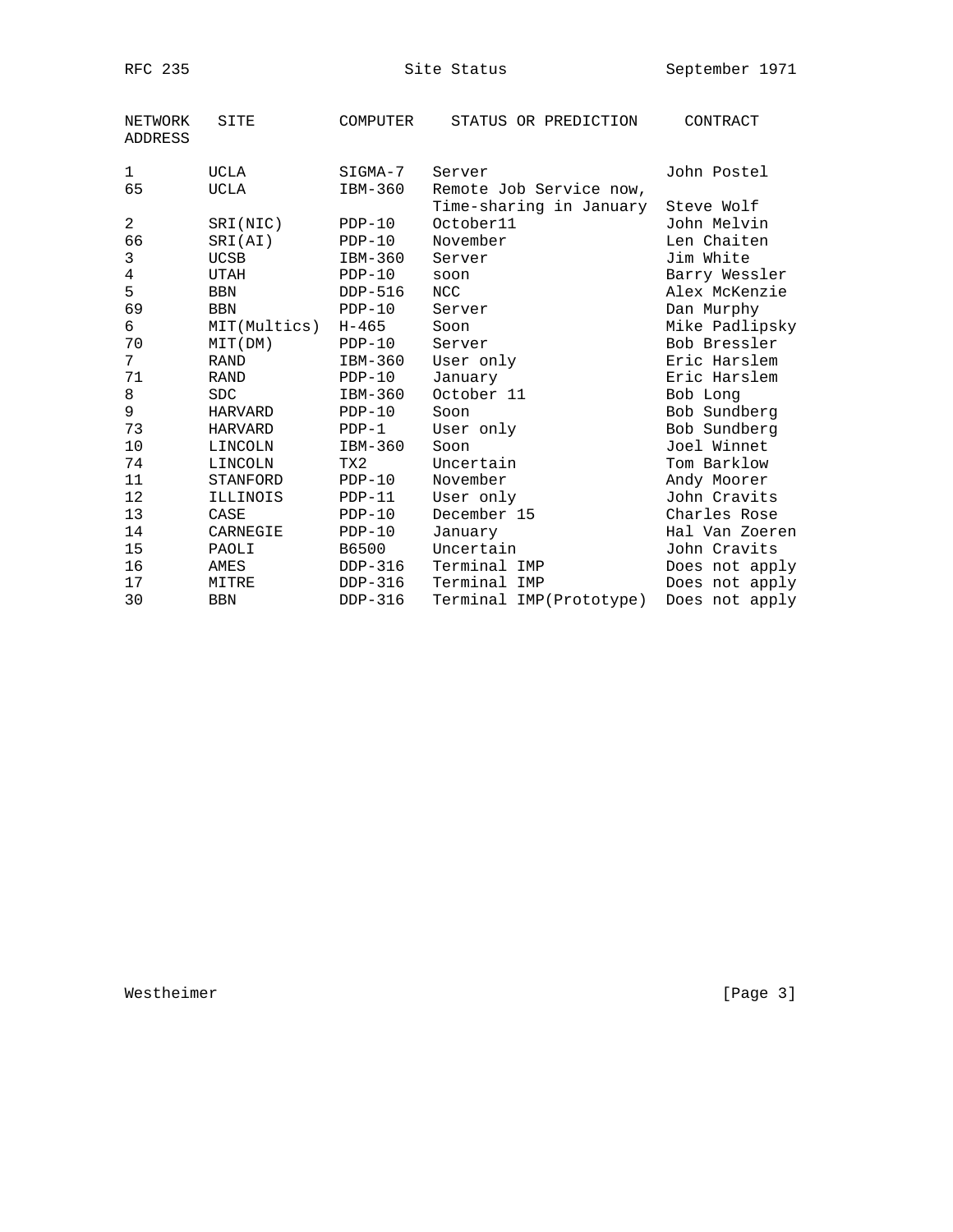|                | NETWORK SITE   | COMPUTER   | DATE           | AND TIME        |                           | (P.M.)      |                         |  |
|----------------|----------------|------------|----------------|-----------------|---------------------------|-------------|-------------------------|--|
| <b>ADDRESS</b> |                |            | 9/13           | 9/14            | 9/15                      | 9/16        | 9/17                    |  |
|                |                |            | 4:30           | 3:30            | 6:00                      | 10:30       | 1:30                    |  |
| $\mathbf 1$    | <b>UCLA</b>    | SIGMA 7    | 0              | 0               | 0                         | D           | D                       |  |
| $*65$          | <b>UCLA</b>    | $PDP-10$   | 0              | 0               | 0                         | 0           | 0                       |  |
| $\overline{2}$ | SRI(NIC)       | $PDP-10$   | D              | D               | D                         | D           | D                       |  |
| 66             | SRI(AI)        | $PDP-10$   | D              | D               | D                         | D           | D                       |  |
| 3              | <b>UCSB</b>    | IBM-360    | $\mathbf 0$    | $\mathbf 0$     | $\mathbf 0$               | $\mathbf 0$ | $\mathbf 0$             |  |
| $\overline{4}$ | <b>UTAH</b>    | $PDP-10$   | D              | D               | D                         | D           | D                       |  |
| 69             | <b>BBN</b>     | $PDP-10$   | 0              | 1/2<br>$\Omega$ | 0                         | Т           | $1/2$ 0                 |  |
| 6              | MIT(Multics)   | $DDP-645$  | R              | $\mathbb R$     | R                         | D           | $1/2$ 0                 |  |
| 70             | MIT(DM)        | $PDP-10$   | T              | $\mathbf T$     | T                         | $\circ$     | 0                       |  |
| 8              | ${\tt SDC}$    | IBM-360    | D              | D               | D                         | D           | Т                       |  |
| 9              | <b>HARVARD</b> | $PDP-10$   | T              | D               | $\mathbf T$               | T           | $\mathbf T$             |  |
| 10             | LINCOLN        | IBM-360    | D              | 1/2             | $1/2$ 0<br>$\overline{0}$ | D           | T                       |  |
|                | NETWORK SITE   | COMPUTER   |                | DATE AND TIME   | (P.M.)                    |             |                         |  |
| <b>ADDRESS</b> |                |            | 9/20           | 9/21            | 9/22                      | 9/23        | 9/24                    |  |
|                |                |            | 12:30          | 4:30            | 3:30                      | 2:00        | 5:00                    |  |
| $\mathbf{1}$   | <b>UCLA</b>    | 7<br>SIGMA | D              | 0               | D                         | Т           | 0                       |  |
| $*65$          | <b>UCLA</b>    | $PDP-10$   | D              | 0               | 0                         | 0           | $\mathbf 0$             |  |
| $\overline{2}$ | SRI(NIC)       | $PDP-10$   | D              | D               | 0                         | D           | D                       |  |
| 66             | SRI(AI)        | $PDP-10$   | D              | D               | D                         | D           | D                       |  |
| 3              | <b>UCSB</b>    | IBM-360    | $\mathbf 0$    | $\Omega$        | 0                         | $\Omega$    | 0                       |  |
| $\overline{4}$ | <b>UTAH</b>    | $PDP-10$   | D              | D               | D                         | D           | D                       |  |
| 69             | <b>BBN</b>     | $PDP-10$   | $\overline{0}$ | 1/2             | 0<br>$\Omega$             | 1/2         | $\mathbf 0$<br>$\Omega$ |  |
| 6              | MIT(Multics)   | $DDP-645$  | D              | 1/2             | Т<br>$\Omega$             | T           | R                       |  |
| 70             | MIT(DM)        | $PDP-10$   | т              | 1/2             | 0<br>$\Omega$             | D           | TD                      |  |
| 8              | <b>SDC</b>     | IBM-360    | D              | D               | D                         | D           | D                       |  |
|                |                |            |                |                 |                           |             |                         |  |

 9 HARVARD PDP-10 T D T D D 10 LINCOLN IBM-360 D D D 1/2 0 D

## where

 D = Dead. (Destination Host either dead or inaccessible (due to network partitioning or local IMP failure from the BBN Terminal IMP)

R = Refused. (Destination Host returned a CLS to the initial RFC.)

 T = Timed out. (Destination Host did not responding any way to the initial RFC, although not dead.)

 1/2 0 = 1/2 Open. (Destination Host opened a connection but then either immediately closed it, or did not respond any further.)

Westheimer [Page 4]